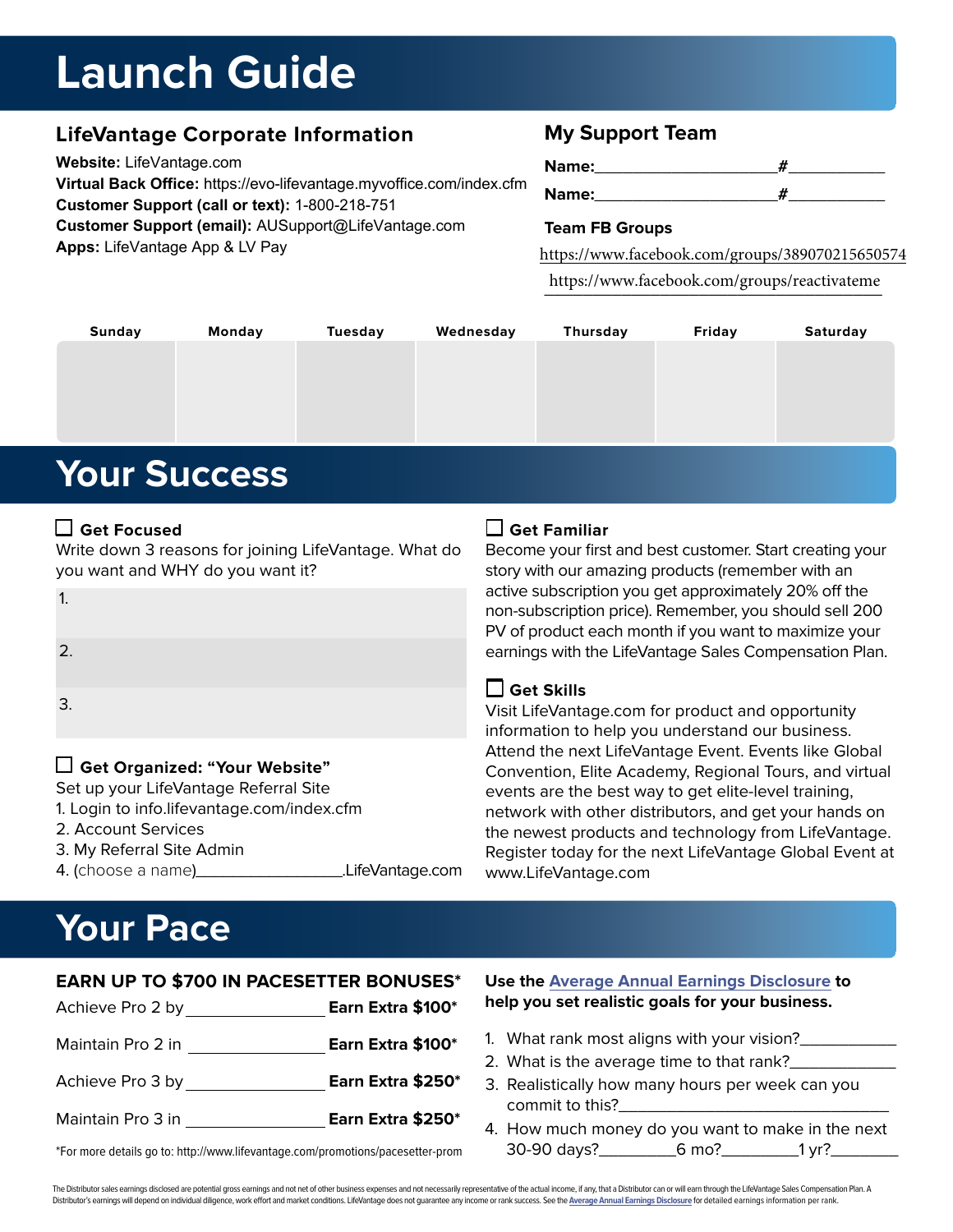## **Your System - I.T.T. (Invite. Tool. Team.)**

## **YOU ARE PAID FOR PRODUCT SALES.**

Here is a 3-step system to guide you in selling your product and building your team.

#### **1st Step - Invite**

Start a conversation and find out if they are "OPEN" - Open to learning how to take control of their health? - Open to taking control of their life? Then ask, "Would you have a few minutes

to check out a video?" (Flip video)

#### **2nd Step - Tool**

What did you like best about what you saw? Are you open to learning a bit more?

#### **3rd Step - Team**

"Hey (their name), I'm glad you loved what you saw in the Overview. I want to introduce you to my business partner (upline name)..., who will be able to answer all of your questions. What time and day works best for a quick call with them?"

## **Closing Scripts**

- 1. "Are you clear on what to do next, or do you need my recommendations?"
- 2. "So do you want to be a customer or join as a distributor like me?"
- 3. "On a Scale from 1-10 (1 being not at all and 10 ready to sign up) where do you see yourself?"

# **Your List**

Write down 25 names of people you have the best relationship with. Brainstorm contacts that would be attracted to the LifeVantage products and opportunity. Work with the first five prospects with your Business Mentor.

| Name | <b>INVITE</b>                                                                                                         | <b>TOOL</b><br>1 <sup>St</sup> Touch Overview | <b>TEAM</b><br>3-Way |                                       |
|------|-----------------------------------------------------------------------------------------------------------------------|-----------------------------------------------|----------------------|---------------------------------------|
| 1.   |                                                                                                                       | ΙI                                            | H                    | 14.                                   |
| 2.   | $\mathsf{I}$                                                                                                          |                                               | □                    | 15.                                   |
| 3.   | H                                                                                                                     |                                               | □                    | 16.                                   |
| 4.   |                                                                                                                       | ΙI                                            | ш                    | 17.                                   |
| 5.   | <b>The Contract of the Contract of the Contract of the Contract of the Contract of the Contract of the Contract o</b> |                                               | П                    | 18.                                   |
| 6.   | LΙ                                                                                                                    |                                               | □                    | 19.                                   |
| 7.   | $\mathbf{I}$                                                                                                          |                                               | ΙI                   | 20.                                   |
| 8.   | ΙI                                                                                                                    | $\mathsf{L}$                                  | $\Box$               | 21.                                   |
| 9.   | ΙI                                                                                                                    |                                               | П                    | 22.                                   |
| 10.  | $\mathsf{L}$                                                                                                          |                                               | П                    | 23.                                   |
| 11.  | $\mathsf{L}$                                                                                                          |                                               | $\Box$               | 24.                                   |
| 12.  | $\mathbf{I}$                                                                                                          | $\mathbf{I}$                                  | ΙI                   | 25.                                   |
| 13.  |                                                                                                                       |                                               |                      | The Distributor s<br>representative o |

| INVITE<br><sup>t</sup> Touch | TOOL<br>Overview | <b>TEAM</b><br>3-Way |     | <b>INVITE</b><br>1 <sup>St</sup> Touch | TOOL<br>Overview | <b>TEAM</b><br>3-Way |
|------------------------------|------------------|----------------------|-----|----------------------------------------|------------------|----------------------|
| □                            |                  | □                    | 14. | ш                                      | ΙI               | П                    |
| □                            | ΙI               | □                    | 15. | П                                      | □                | □                    |
| □                            | ΙI               | □                    | 16. | Ш                                      | П                | П                    |
| Н                            |                  | □                    | 17. | ш                                      | ΙI               | □                    |
| П                            |                  | □                    | 18. | □                                      | П                | □                    |
| $\mathsf{L}$                 |                  | □                    | 19. | ΙI                                     | ⊓                | □                    |
| ⊔                            | ΙI               | ◻                    | 20. | $\mathsf{L}$                           | ⊔                | □                    |
| □                            |                  | □                    | 21. | □                                      | □                | □                    |
| ⊔                            |                  | □                    | 22. | П                                      | П                | □                    |
| Ш                            | ΙI               | П                    | 23. | LΙ                                     | П                | □                    |
| ப                            |                  | П                    | 24. | Ш                                      | П                | □                    |
|                              | ΙI               | П                    | 25. | ⊔                                      | ΙI               | □                    |

 $s$ ales earnings disclosed are potential gross earnings and not net of other business expenses and not necessari of the actual income, if any, that a Distributor can or will earn through the LifeVantage Sales Compensation Plan. A Distributor's earnings will depend on individual diligence, work effort and market conditions. LifeVantage does not guarantee any income or rank success. See the **Average Annual Earnings Disclosure** for detailed earnings information per rank.